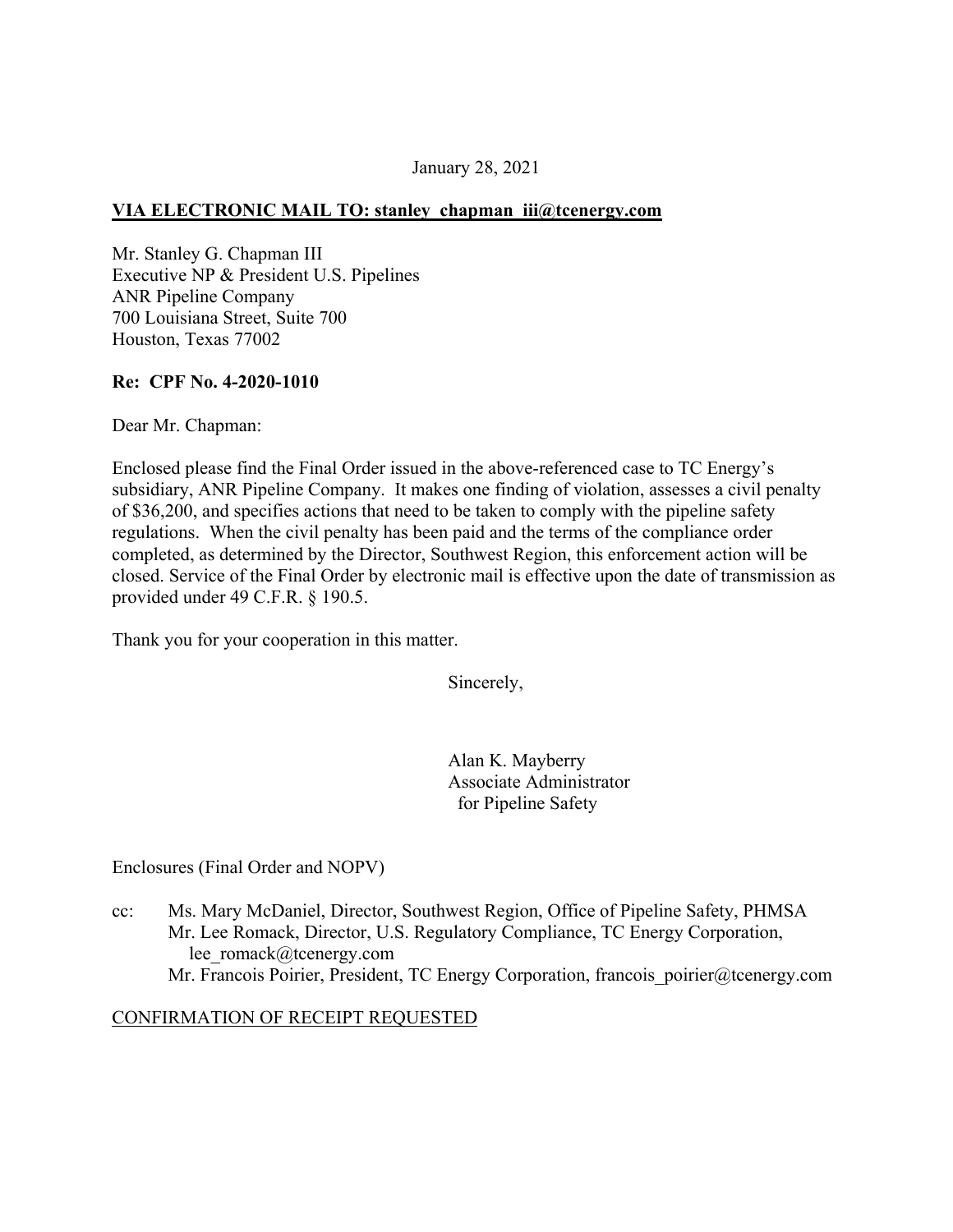#### **U.S. DEPARTMENT OF TRANSPORTATION PIPELINE AND HAZARDOUS MATERIALS SAFETY ADMINISTRATION OFFICE OF PIPELINE SAFETY WASHINGTON, D.C. 20590**

**)** 

**)** 

**)** 

**In the Matter of )** 

**ANR Pipeline Company, ) CPF No. 4-2020-1010 a subsidiary of TC Energy Corporation, )** 

**\_\_\_\_\_\_\_\_\_\_\_\_\_\_\_\_\_\_\_\_\_\_\_\_\_\_\_\_\_\_\_\_\_\_\_\_\_)** 

**\_\_\_\_\_\_\_\_\_\_\_\_\_\_\_\_\_\_\_\_\_\_\_\_\_\_\_\_\_\_\_\_\_\_\_\_\_** 

**Respondent. )** 

## **FINAL ORDER**

On November 16, 2020, pursuant to 49 C.F.R. § 190.207, the Director, Southwest Region, Office of Pipeline Safety (OPS), issued a Notice of Probable Violation (Notice) to ANR Pipeline Company (Respondent), a subsidiary of TC Energy Corporation. The Notice proposed finding that Respondent had violated the pipeline safety regulations in 49 C.F.R. Part 192. The Notice also proposed certain measures to correct the violation. Respondent did not contest the allegations of violation, the proposed civil penalty, or the corrective measures.

Based upon a review of all of the evidence, pursuant to § 190.213, I find that Respondent violated the pipeline safety regulation listed below, as more fully described in the enclosed Notice, which is incorporated by reference:

49 C.F.R. § 192.616 **(Item 1)** ─ Respondent failed to implement the American Petroleum Institute's (API) Recommended Practice (RP) 1162 in the company's Public Awareness Program (PAP): specifically, with respect to the implementation of two recommendations regarding the company's System Wide Risk Assessment data plan, and an internal audit process for communication related to the company's PAP effectiveness reviews and communication best practices. In addition, the company failed to complete a timely PAP effectiveness review, and conducted a 2018 PAP effectiveness study that contained numerous errors and mistakes.

This finding of violation will be considered a prior offense in any subsequent enforcement action taken against Respondent. In accordance with 49 C.F.R. § 190.223, I assess Respondent a total civil penalty of **\$36,200**.

Payment of the civil penalty must be made within 20 days of service. Federal regulations (49 C.F.R. § 89.21(b)(3)) require such payment to be made by wire transfer through the Federal Reserve Communications System (Fedwire), to the account of the U.S. Treasury. Detailed